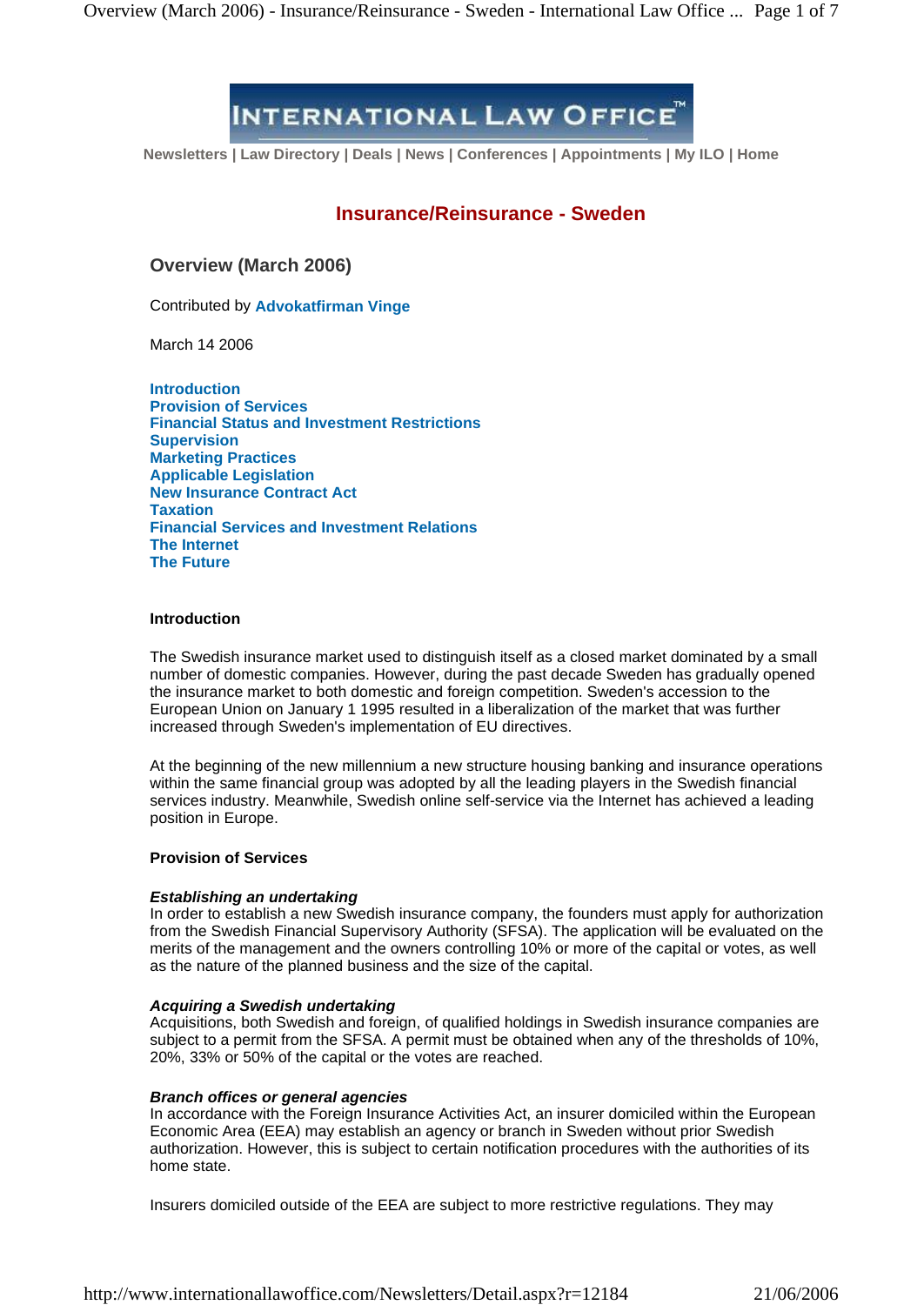practise business in Sweden only if they have obtained a licence. Their business may be conducted through an agency or branch, but only if a major deposit is made with a Swedish bank. However, agreements between Switzerland and the European Union enable Swiss non-life insurance undertakings to be authorized to establish either an agency or a branch in Sweden without a deposit.

### **Cross-border services**

According to the Foreign Insurance Activities Act, undertakings domiciled within the EEA may directly market insurance in Sweden, subject to authorization by their home state and notification to the home state authority. 'Passive' provision of insurance services (ie, the provision of insurance services on the sole initiative of the client) is regarded as a cross-border activity and is subject to notification.

Motor insurance undertakings are required to appoint a Swedish claims settlement representative entrusted with the necessary powers to settle claims on behalf of the undertaking. In addition, motor insurance undertakings must certify that they have joined and participated in financing the Swedish Motor Insurance Bureau.

Insurers domiciled outside of the EEA may provide cross-border services in Sweden only through intermediation by an insurer licensed in Sweden and subject to a specific permit from the SFSA. However, non-EEA insurers are entitled to provide 'passive' insurance services.

### **Insurance mediation**

On July 1 2005 the Insurance Mediation Act entered into force, implementing the EU Insurance Mediation Directive (2002/92/EC). The act establishes a system of professional requirements for SFSA authorization whereby the insurance or reinsurance intermediary:

- must not have been declared bankrupt;
- must have a clean police record in relation to serious criminal offences linked to crimes against property or other crimes related to financial activities, and must act conscientiously in economic matters;
- must possess the necessary general, commercial and professional knowledge and ability; and
- must possess professional indemnity insurance or any other comparable guarantee against liability arising out of professional negligence.

Under the act, only individuals of Swedish nationality or legal entities incorporated in Sweden may register as intermediaries. However, subject to certain notification procedures, insurance and reinsurance intermediaries registered in other EEA states may be able to conduct business in Sweden through the principle of freedom to provide services or by establishing a branch. Insurance or reinsurance intermediaries outside of the EEA may provide insurance mediation from a Swedish branch only if they have obtained a licence from the SFSA.

Furthermore, among other things the act stipulates certain information requirements which must be met before entering into an insurance agreement, as well as the obligations for intermediaries: (i) to comply with good commercial standards, and (ii) to warn natural persons against inappropriate deals.

# **Business requirements for Swedish insurance companies**

A Swedish insurance company may not engage in business other than insurance. However, since January 1 2000 Swedish life insurance companies have been able to combine unit-linked life insurance business with regular life insurance business. Further, both life and non-life insurance companies may provide short-term health and accident insurance.

Swedish insurance companies must meet specific requirements of stability and liquidity, and have control over insurance, investment and business risks. The business shall also be conducted to a specified professional level and claims shall be handled in good order with fair settlements. The SFSA is entitled to investigate the business in order to ensure that the company meets these requirements.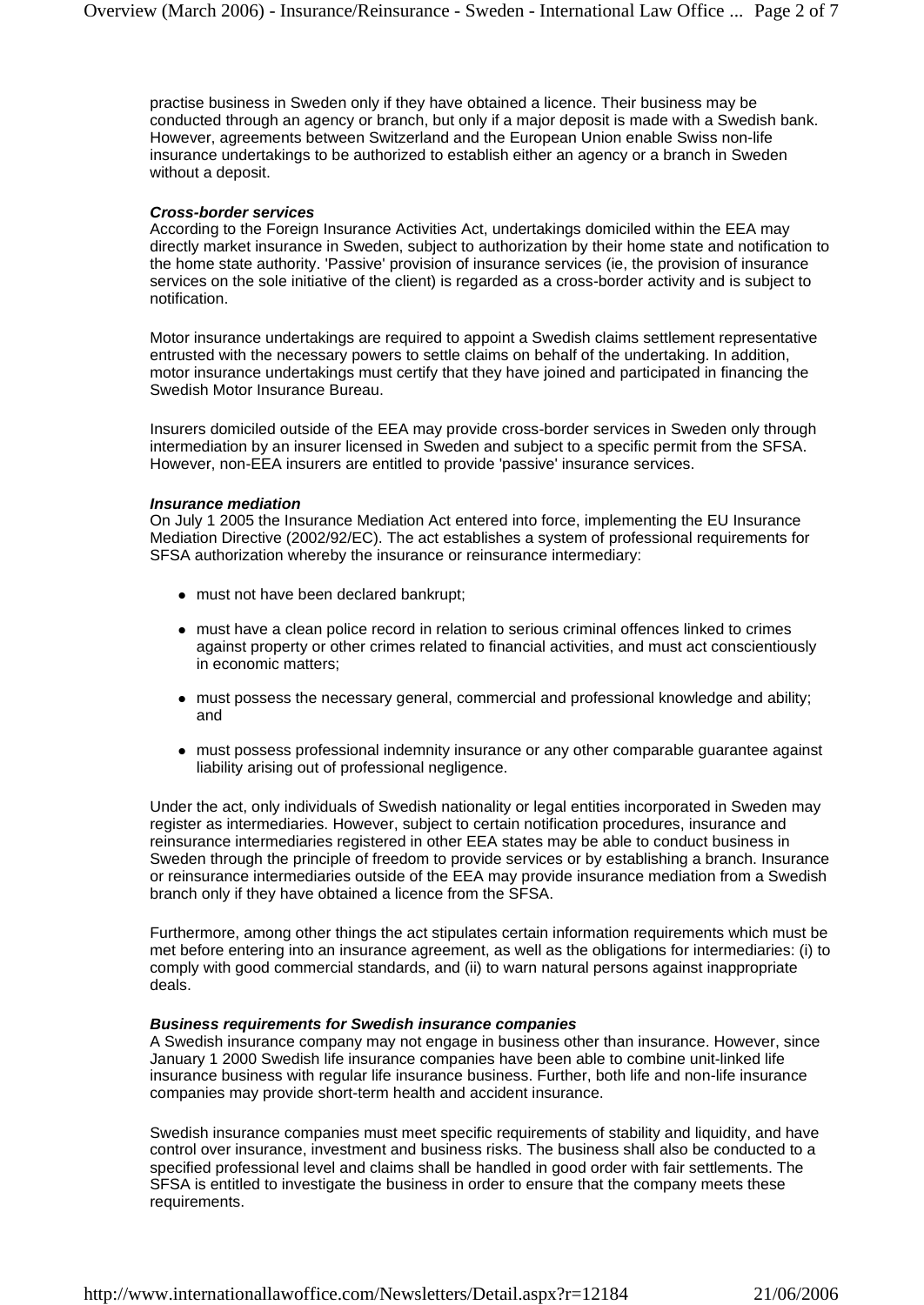# **Financial Status and Investment Restrictions**

# **Financial status**

With regard to non-Swedish insurers domiciled within the EEA, the solvency regulations of the member state in which the undertaking's management head office is located apply to all the undertaking's activities, including those carried out by a Swedish branch or agency.

Swedish insurance undertakings and Swedish agencies of insurance undertakings domiciled outside of the EEA are liable to maintain sufficient basic funds (capital base). These must reach a certain solvency margin in proportion to the extent of the business. The capital base should also be sufficient in relation to other companies in the same insurance group (ie, a group of companies where an insurance company owns 20% or more of another insurance or reinsurance undertaking, or is a subsidiary of an insurance holding company, a foreign reinsurance company, a non-EEA insurance undertaking or a mixed activity insurance holding company). Following application to the SFSA, subordinated loans may be included in the calculation of the capital base.

With regard to non-life insurance undertakings and life insurance undertakings that can pay dividends to their shareholders, a specific guarantee fund is required. Life insurance companies that are not dividend-paying companies shall have a specific consolidation fund. With regard to insurance undertakings involved in credit risk insurance, an equalization reserve is also required. Swedish agencies of insurers domiciled outside of the EEA are also liable to maintain their bank deposit.

# **Investment restrictions**

Under Swedish law an insurance undertaking shall, with regard to investments meeting the technical provisions, consider the nature of its liabilities and diversify its investments as appropriate with the aim of limiting currency risks. In addition, there are a number of specific restrictions with regard to the investment of funds meeting the technical provisions. From January 1 2006 life insurance companies that qualify as pension institutions shall instead adhere to the prudent person rule, implemented pursuant to the EU Pension Funds Directive (2003/41/EC).

Assets meeting the technical provisions shall be located within the EEA if the risks are located (non-life insurance) or if the activities are conducted (life insurance) within the EEA. In other cases they shall be located in Sweden. Notwithstanding these restrictions, insurance companies are allowed to invest in assets located outside of the EEA as long as the investment is safe and does not undermine Swedish priority rules (ie, rules which aim to secure policyholders' rights to the assets in case of insolvency). Swedish agencies of non-EEA insurers shall hold their assets meeting the technical provisions in Sweden.

# **Loans and distributions**

Until January 1 2000 Swedish life insurance companies were not allowed to distribute their profits to their shareholders or guarantors, or issue profit-related debt instruments. In addition, no insurance company, whether life or non-life, was allowed to issue convertible bonds.

Today both non-life insurance companies and dividend-paying life insurance companies are allowed to issue convertible bonds, debt instruments with detachable warrants and participating debentures. Since January 1 2000 life insurance companies have been entitled, subject to certain conditions, to distribute dividends to their shareholders. However, this rule applies only to life insurance companies licensed after December 31 1999 and existing life insurance companies that have converted their businesses to dividend-paying businesses. Fundraising through loans continues to be allowed only if the funds are needed for the insurance activity or to render the fund management more effective. Loans for the financing of capital investments are generally not allowed.

An existing life insurance company that decides to convert to a dividend-paying company must change its articles of association, which requires the approval of a certain percentage of the policyholders. In addition, the company must distribute, or at least allocate, its bonus funds (ie, earnings from earlier financial years and other policyholder surplus within the company) to the policyholders. The SFSA must also consent to the conversion.

As of January 1 2006 Sweden has implemented the EU Winding-Up of Insurance Companies Directive (2001/17/EC). According to the new Swedish regulations, all policyholders (including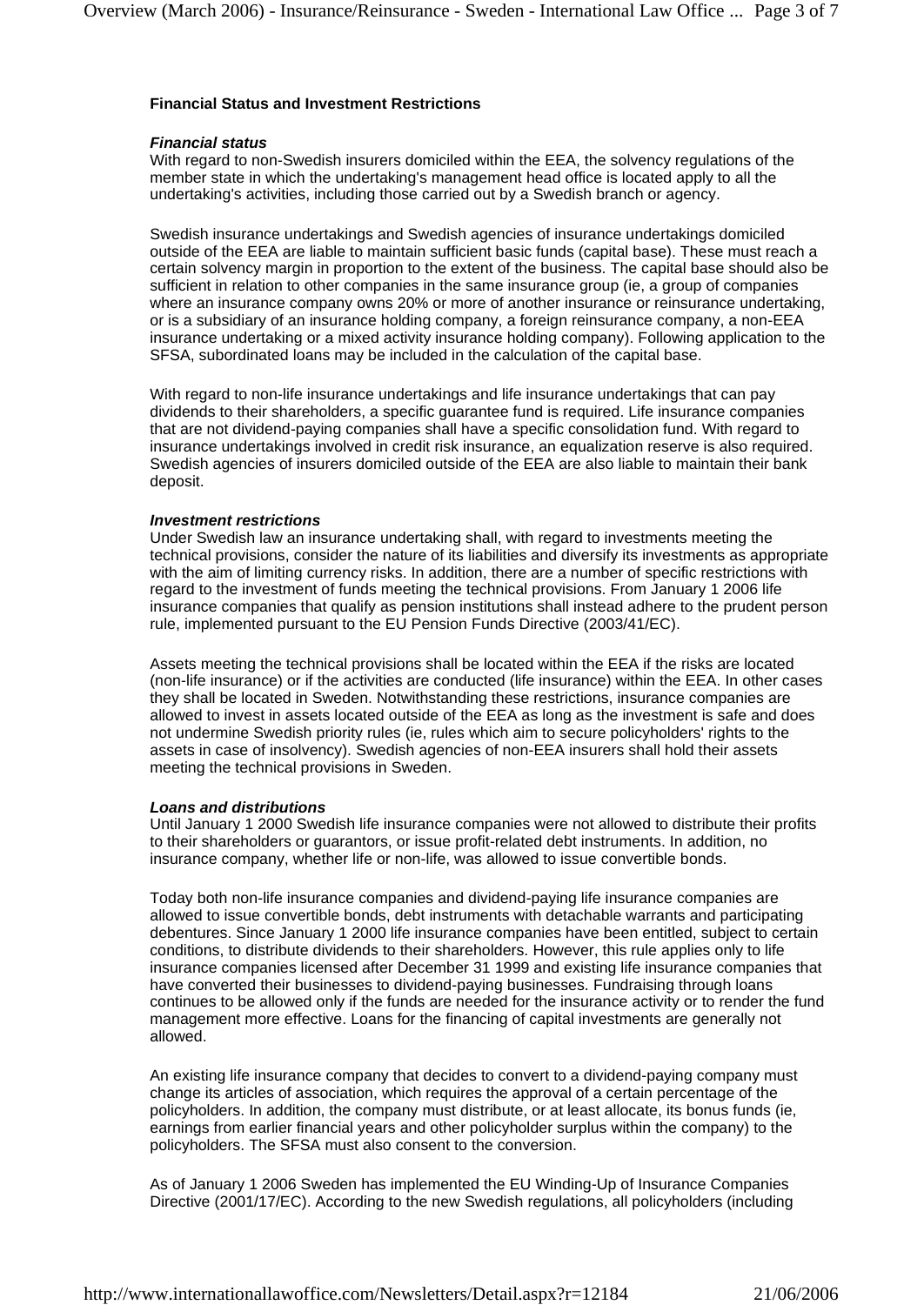ceding insurance companies in relation to reinsurance providers) will have priority rights to the assets that meet the technical provisions.

### **Supervision**

### **EEA insurers**

Undertakings domiciled within the EEA with branches or general agencies in Sweden, or which provide cross-border services in Sweden, are subject to supervision from their home state, but are still liable to provide the SFSA with certain information, although not on a continuous basis.

### **Non-EEA insurers**

The main rule regarding Swedish agencies and branches of undertakings domiciled outside of the EEA is that the entire activity in Sweden must be supervised by the SFSA. However, if the insurer has established an agency or branch in another EEA member state, the supervision may, after application from the insurer, be entrusted to the competent authority in that other state.

### **Marketing Practices**

### **Marketing Practices Act**

Marketing insurance products in Sweden are subject to the provisions of the Marketing Practices Act 1995. The act applies to activities aimed at boosting the sale of any product or service in Sweden, including insurance products. The act also applies to the distribution of brochures and other marketing materials.

The act's main provision provides that marketing shall comply with good commercial standards, and shall be fair and reasonable towards the persons at whom it is directed. All marketing shall be designed and presented so that it is apparent that it is marketing and who is responsible for it. The person engaged in marketing may not use statements or other descriptions that are or may be misleading.

A life insurance company and a non-life insurance company issuing consumer insurance policies must provide the policyholder with extensive information about the policy. The information must be provided in Swedish. However, it may be provided in additional languages if the policyholder so desires. The information must be provided in writing or any other form that gives the policyholder permanent access to it (eg, via the Internet). Certain information must be given before the insurance agreement is entered into, while other information must be provided during the policy period.

#### **Financial Advice Act**

Marketing life insurance products to consumers is subject to specific regulations under the Financial Advice Act 2004 if the products have any savings elements in addition to pure death benefits. The person who sells the policy must have sufficient competence, and all advice and other statements made must be documented and provided to the consumer in writing. In addition, the insurance company must ensure that consumers are dissuaded from products that are not adequate or suitable with regards to their needs, economic circumstances and other relevant circumstances.

#### **Distance Marketing of Consumer Financial Services**

According to the EU E-commerce Directive (2000/31/EC), it is possible to provide services under the internal market principles of free movement of services and freedom of establishment throughout the European Union if the service provider complies with the law in its home state. Foreign insurance companies domiciled within the EEA may, with authorization from their home state and subject to notification of the home state authority, directly market insurance services in Sweden. However, according to the SFSA's interpretation of the 'general good' principle, the company's marketing must be in compliance with the Marketing Practices Act, even if the foreign insurance company has only a website where a policyholder in Sweden can take out an insurance policy without further contact with the foreign insurance company.

On April 1 2005 the Distance Marketing Act entered into force, implementing the EU Directive on Distance Marketing of Consumer Financial Services (2002/65/EC). The act applies to distance agreements (ie, agreements entered into within a system for entering into agreements at a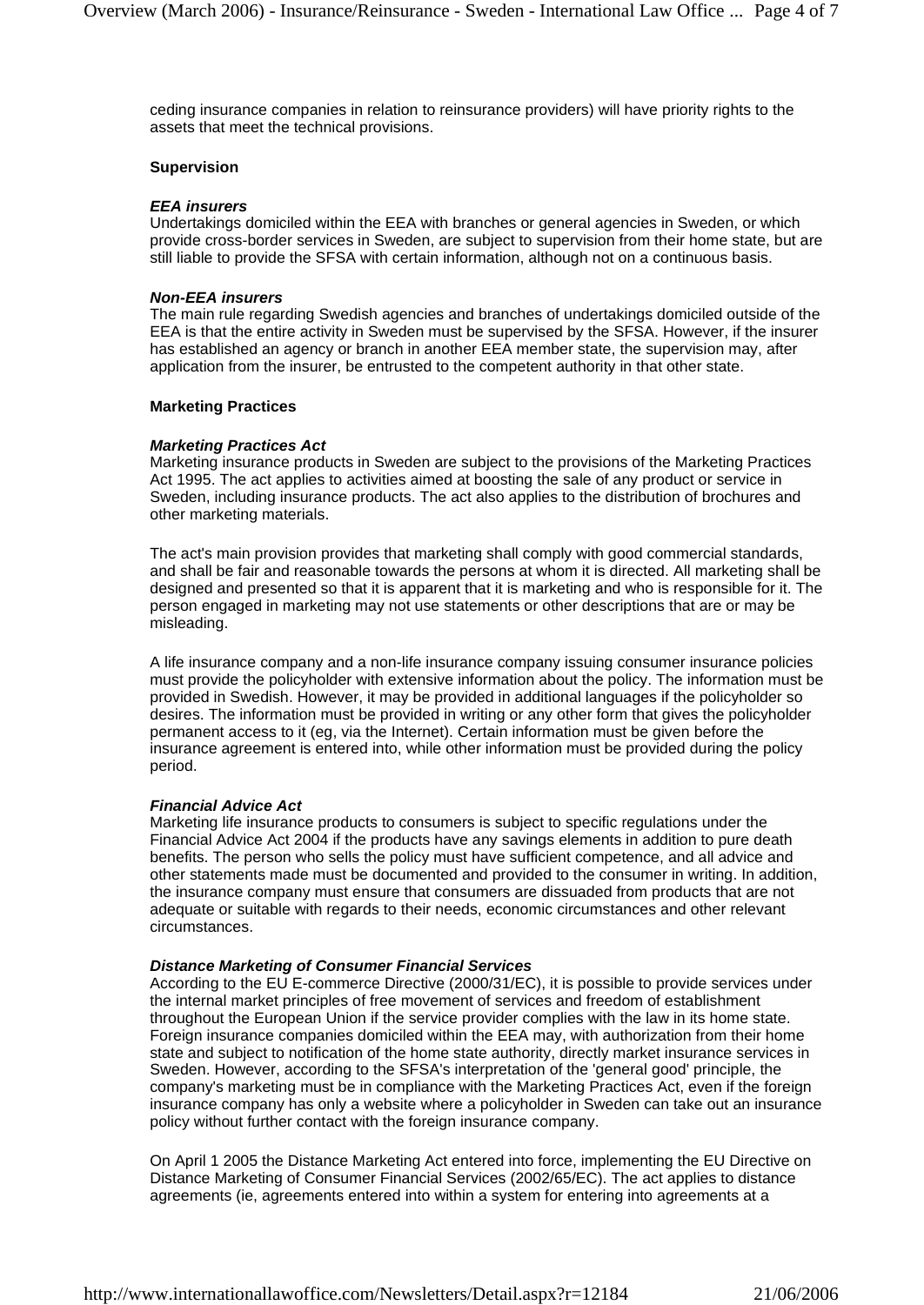distance, provided that the communication takes place solely at a distance) entered into between a business entity and a consumer. According to the act, certain information must be provided by business entities when offering services over, for instance, the Internet. Among other things, the information requirements cover the following:

- name and address of the business:
- main features of the financial service provided;
- price;
- cooling-off period;
- language; and
- how complaints in relation to the agreement will be handled.

Further, the act provides for a 'cooling-off' period (ie, a period of 14 days - 30 in the case of life insurance - from the date on which the consumer entered into the agreement during which he or she may rescind it). In this case, all monetary amounts must be returned by the business entity.

# **Applicable Legislation**

The Swedish conflict-of-laws principles on insurance contracts are not highly developed. However, in Swedish judicial literature it is generally agreed that the parties are free to choose the law applicable to an insurance contract and that, in the absence of such agreement, the choice shall be made in accordance with an individual method. In case of doubt, preference shall be given to the law of the state where the permanent establishment through which the insurer has entered into the insurance contract is located.

The only codified law on conflict of laws for insurance contracts is provided by the EEA Agreement and applies only to policies with a connection to more than one EEA member state. With regard to non-life insurance, the parties to 'large risk' policies have complete freedom of choice of contract law. However, there is no such freedom as regards 'mass risk' policies - the applicable law is generally that of the EEA state where the risk is located. With regard to life insurance contracts, the applicable law is usually determined on the basis of where the policyholder's residence or establishment is located within the EEA.

# **New Insurance Contract Act**

A new Insurance Contract Act entered into force on January 1 2006, despite industry criticism. The new act combines the Consumer Insurance Act 1980 and the outdated Insurance Contract Act 1927. The language of the new combined Insurance Contract Act has been modernized and a new structure - whereby general rules of insurance are repeated for each branch of insurance - will make the law more user friendly for the industry. Furthermore, the new act strengthens the position of consumers with regards to insurers by, among other things:

- imposing extensive information requirements;
- increasing insurers' obligation to enter into insurance contracts (ie, contracting liability); and
- introducing a mandatory right for policyholders to transfer the insurance to another insurer.

# **Taxation**

A Swedish permanent establishment of a foreign company will generally be taxed according to the same principles as domestic companies. Swedish tax treaties with other states normally contain a definition of 'permanent establishment' which is similar to that provided by the Organization for Economic Cooperation and Development Model Tax Treaty.

The ordinary corporation tax rate of 28% also applies to financial institutions. However, the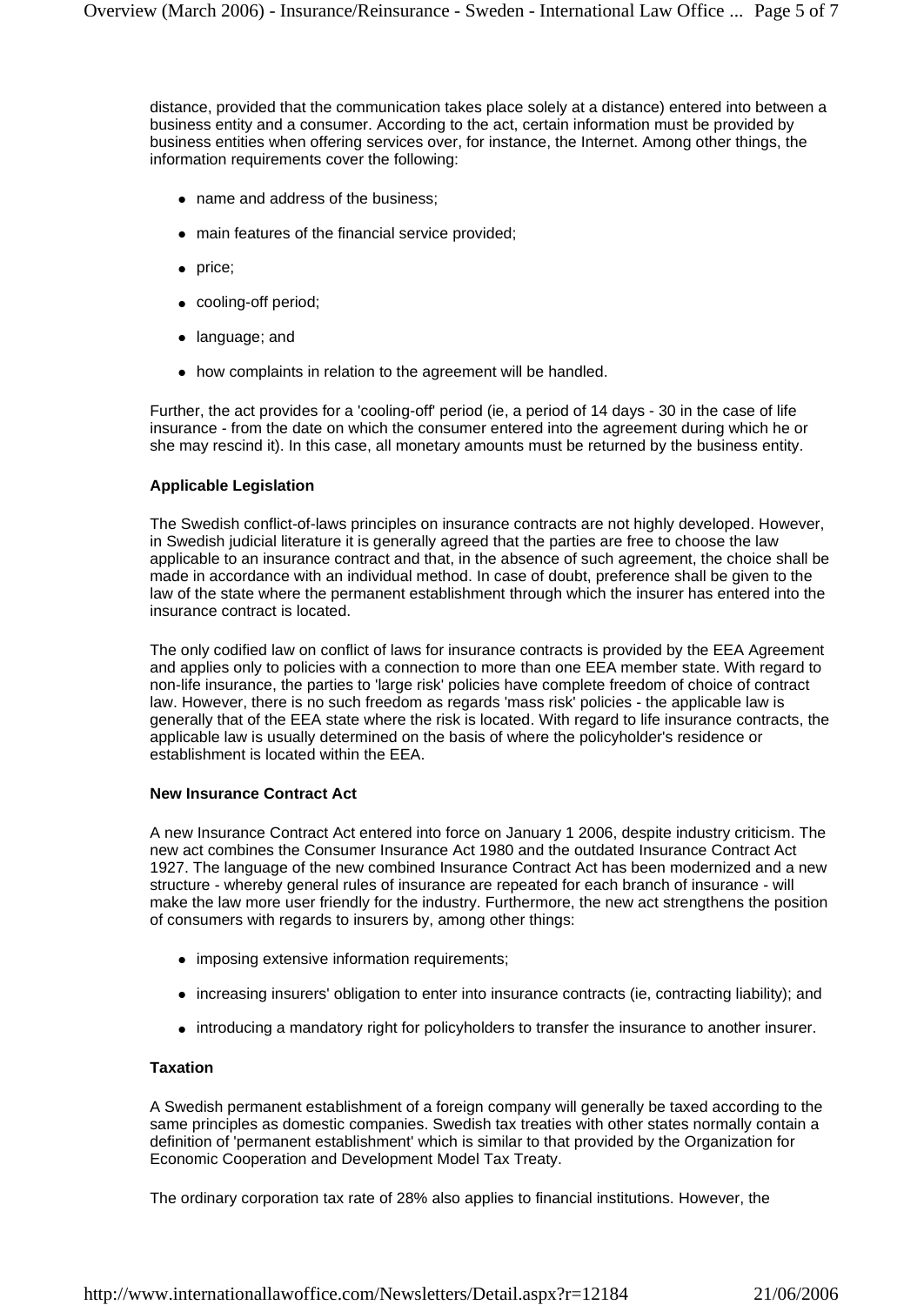following additional tax regulations apply to insurance companies.

### **Swedish insurance companies**

A Swedish non-life insurance company is taxed on its net profits. Funds allocated to technical reserves are usually fully deductible in the computation of the company's net income. The company is also entitled to allocate part of its profits to a specific untaxed reserve, the safety reserve, in accordance with SFSA guidelines.

Swedish life insurance companies are primarily subject to a specific yield tax, determined by applying a yield tax rate of 15% on a notional yield corresponding to the government loan interest rate on the difference between the company's assets and liabilities at the beginning of the financial year. Certain discriminatory effects resulting from the yield tax system and the rights of policyholders to deduct particular pension insurance premiums have been deemed incompatible with the EC Treaty (Article 49 on the freedom to provide services). Therefore, the government is considering a new taxregime for life insurance where the liability to pay the yield tax may be transferred to the policyholder.

# **Foreign insurance companies**

A foreign non-life insurance company conducting business in Sweden through a permanent establishment (ie, a branch or agency) will also be taxed at the ordinary corporation tax rate of 28%. The taxable income is assessed in the same way as for Swedish non-life insurance companies.

Foreign life insurance companies conducting business in Sweden are subject to yield tax in accordance with the same principles as Swedish life insurance companies. However, only assets and liabilities attributable to the Swedish business shall be included in the computation.

### **Financial Services and Investment Relations**

The past 10 years have witnessed a financial services revolution, which is growing more complex. New investment products and services have been developed, and a new playing field for the provision of financial services has evolved as banks, insurance companies and securities brokers offer a wider variety of products and services than ever before - products and services that are similar and often identical to one another.

It is possible to conduct all kinds of financial services within the same Swedish financial group. All major Swedish bank groups and several Swedish insurance groups carry on banking, securities brokerage and insurance business. Swedish financial groups also often include mutual fund companies (ie, companies that have been granted a licence to manage mutual funds). The different financial groups are trying to become distributors of all financial products.

Banking, securities brokerage and insurance are governed by different regulations but supervised by the same authority, the SFSA. The establishment and acquisition of a financial institution is subject to a permit from the SFSA.

# **The Internet**

Use of the Internet is growing in the Swedish financial sector, in which companies are in a phase of active product development. Self-service via the Internet has become a key area. Approximately 77% of the population use the Internet, a proportion unchanged since 2003. In December 2004 just under 5.3 million Swedish bank customers (59% of the population) had access to deposit accounts and payment services via the Internet. In addition, self-service functions involving the trading of shares and other securities by private customers are expanding. In 2003 the number of individuals who made use of the possibility to buy and sell shares and other securities via the Internet increased from 14% to 23% of the Swedish shareholders in registered companies, and the figure continues to rise.

Swedish insurance companies are also active in marketing on the Internet. They are marketing their own brands and a number of insurance products, and it is now possible to take out life and non-life insurance policies online.